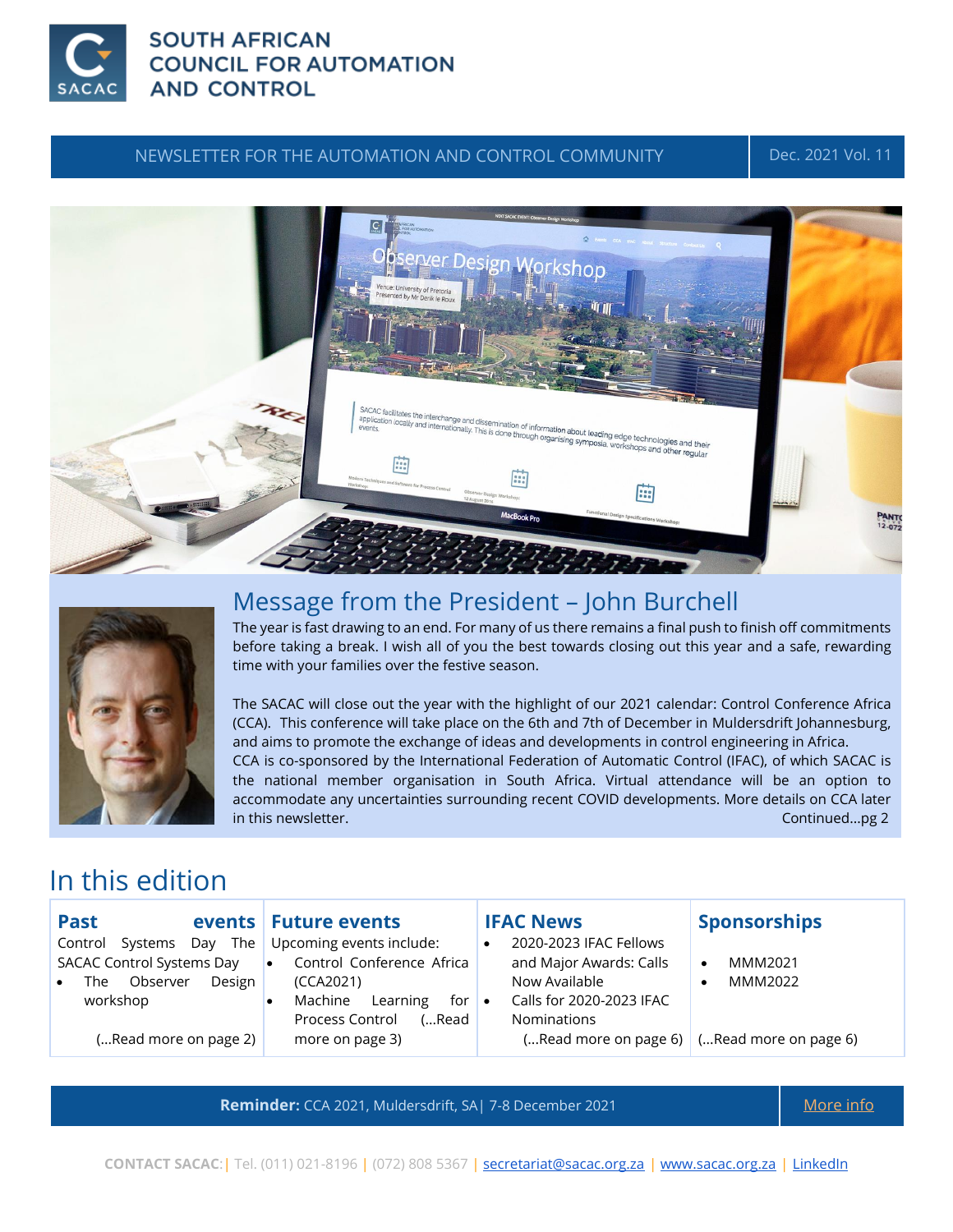

#### Cont…

Besides CCA, the SACAC delivered a number of our familiar seminars and workshops. We also made progress towards strengthening relationships with related organisations. A collaboration with the South African Institute for Mining and Metallurgy (SAIMM) and the Robotics Association of South Africa (RASA) delivered a talk on "Robotics in Mining" to our joint members. We also connected with the Johannesburg Chamber of Commerce and Industry (JCCI) and COVA-advisory to deliver a forum webinar on Government Grants and Incentives.

Some thoughts on how we can align ourselves to current industry trends. Increasingly, Environmental, Social, and Corporate Governance (ESG) are factors considered in measuring the sustainability of our organisations. ESG can be simplified as corporate purpose and sustainability, as Eccles et al. note in their piece1, on the HLS Forum on Corporate Governance, "the purpose of a company is to produce profitable solutions to problems faced by people and the planet", while at the same time "not profiting from producing problems for people and planet", which represents a failure in sustainability.

With increased pressure to adopt an ESG focused culture, which attracts socially responsible investment, a winning strategy would be to encourage and incentivise sustainability projects. As automation and control engineers, it falls on us to identify opportunities for optimisation that benefits ESG. Perhaps as an organisation we can establish platforms to support this.

I would like to acknowledge the dedication of our SACAC leadership team and those organisations we collaborated with. It was a productive year for our council on the back of their efforts.

Best Regards,

John Burchell

1 Robert Eccles, Colin Mayer, and Judith Stroehle, 2021, The Difference Between Purpose and Sustainability (aka ESG), viewed 28 November 2021, [https://corpgov.law.harvard.edu/2021/08/20/the-](https://corpgov.law.harvard.edu/2021/08/20/the-difference-between-purpose-and-sustainability-aka-esg/)

[difference-between-purpose-and-sustainability-aka-esg/](https://corpgov.law.harvard.edu/2021/08/20/the-difference-between-purpose-and-sustainability-aka-esg/)

# Past SACAC events

#### **Control Systems Day**

The SACAC Control Systems Day was held on the 18th of November, and for the first time it was held as a hybrid event where students and academics could present their interesting research. The 20 physical attendees, hosted at the University of the Witwatersrand, were joined by the online attendees and it proved to be a very interesting event.

Academics from Wits, University of Pretoria (Chemical and Electrical Engineering), University of Zululand, and Stellenbosch University presented an overview of their current research activities, while students from various universities were able to present their research work to an audience that included academics and members from industry.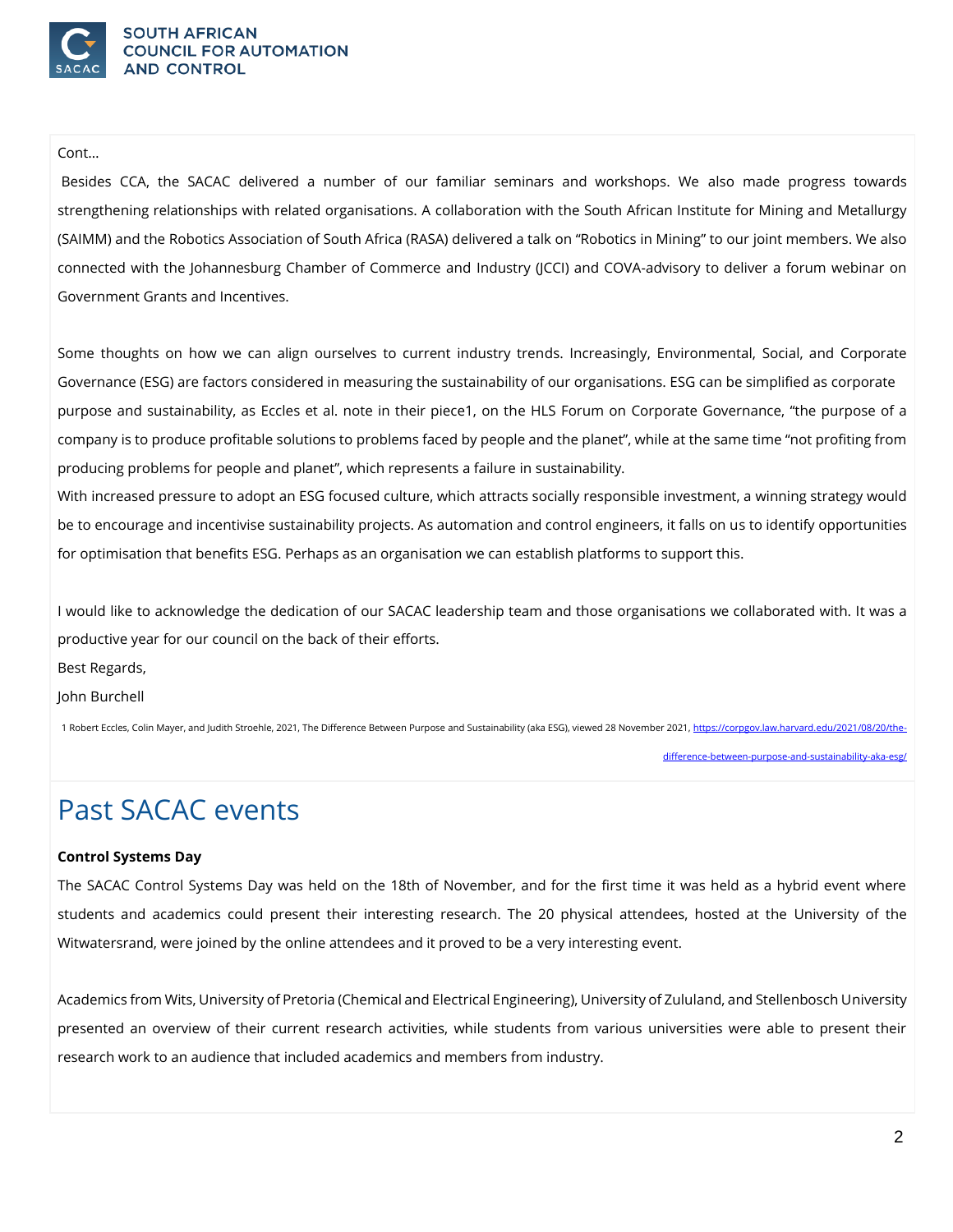



It was very good to have an event where SACAC members could all come together, and the fascinating research on display bodes well for the future of control and automation in South Africa. We are looking forward to the event in 2022!

#### **Observer Design workshop**

The Observer Design workshop, as presented by Derik le Roux on 22 October 2021 in Pretoria, focussed on the intricacies and nuances of designing observers. The workshop was presented in hybrid format with 8 in-person participants and 12 online participants. The online participants joined from Johannesburg, Hartbeespoort Dam, Gqeberha, and even Zambia. The workshop included various exercises in Matlab for participants to experiment hands-on with observers. A word of thanks is extended to Opti-Num Solutions for providing participants access to Matlab.

The workshop introduced the fundamental theory of observability, how observability relates to state estimation, considered how the filters such as Kalman filters can be used for estimation, and how to ensure a design of a filter succeeds.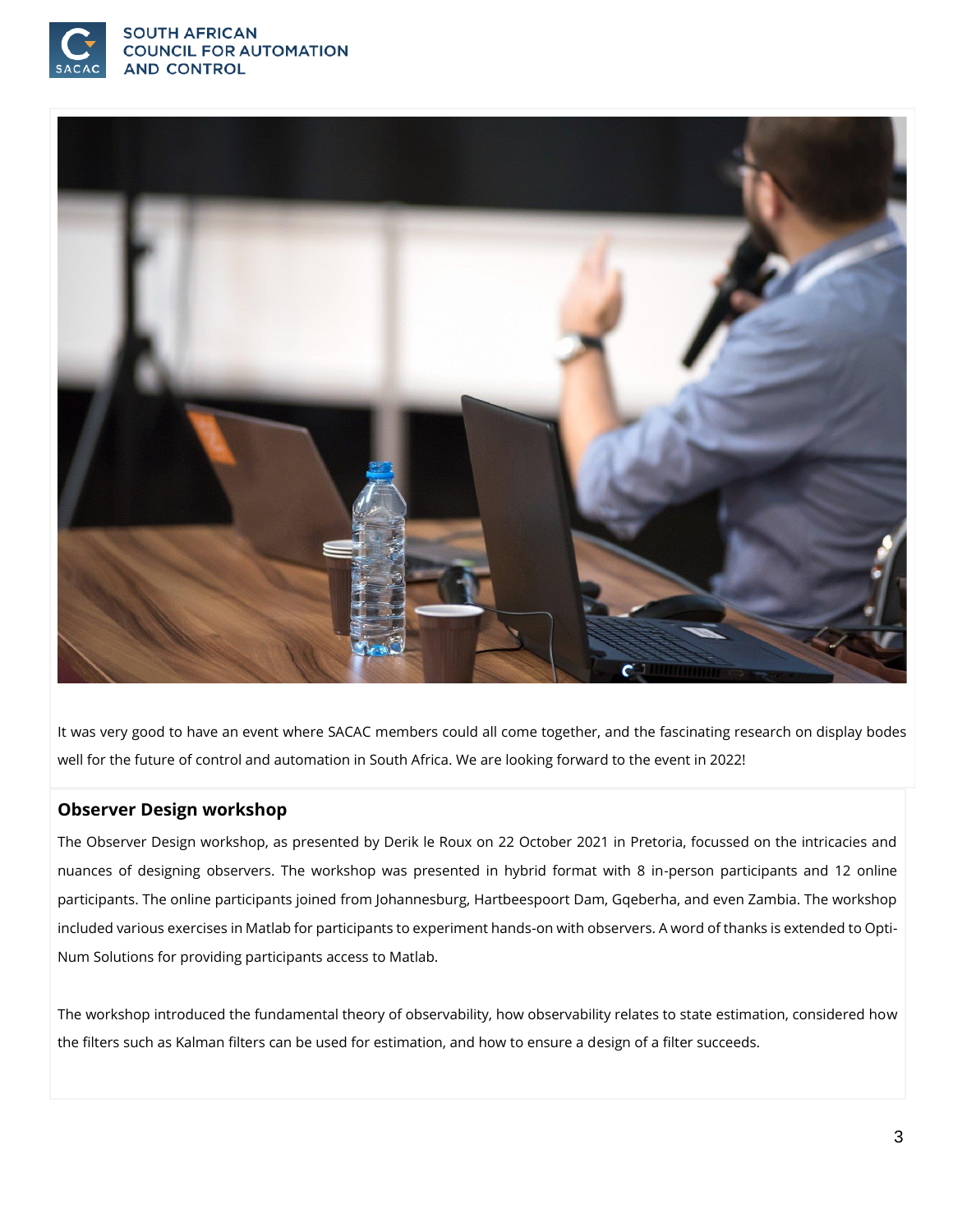



The workshop provided participants with an extensive set of notes, additional reading material and the full set of Matlab examples.

Please feel free to contact SACAC if you would like a repeat of this workshop.

### **Robotics in Mining**

The SACAC arranged a webinar on "Robotics in Mining" on the 28th of October. The event was co-hosted with the South African Institute of Mining and Metallurgy (SAIMM), the IEEE joint chapter for Control Systems / Robotics and Automation (IEEE CS/RA), and the Robotics Association of South Africa (RASA).

It was presented by Dr Shaniel Davrajh, a leading expert on the topic and a Principle Mechanical Engineer at the Center for Scientific and Industrial Research (CSIR). The talk covered robotics, mechanisation and robotisation, applications in mining, emerging developments, and the impacts of robotics in mining. It was well attended with over a hundred registered attendees.

# Future SACAC events

## **Control Conference Africa (CCA2021)**

"The Control Conference Africa 2021 will be held on the 6th and 7th December. This hybrid event will be held at Misty Hills in Muldersdrift and all around the world. The six plenary sessions will be presented from Hong Kong, Arizona, Johannesburg, Melbourne, Trondheim and Lee-on-Solent. Thirty-eight papers have been accepted after a thorough review process, with authors from Nigeria, Mauritius, South Africa, Eswatini, Tunisia, China, Italy, Russia, United Kingdom, Iran, Japan, Canada, Denmark, Brazil, France and India. Truly an international gathering supporting our African control theme.



Unfortunately, the COIVD situation has reduced the number of delegates who can attend in person, but this was an eventuality the organisers had planned for. The virtual attendees will be at the venue in spirit and will have the opportunity to be involved in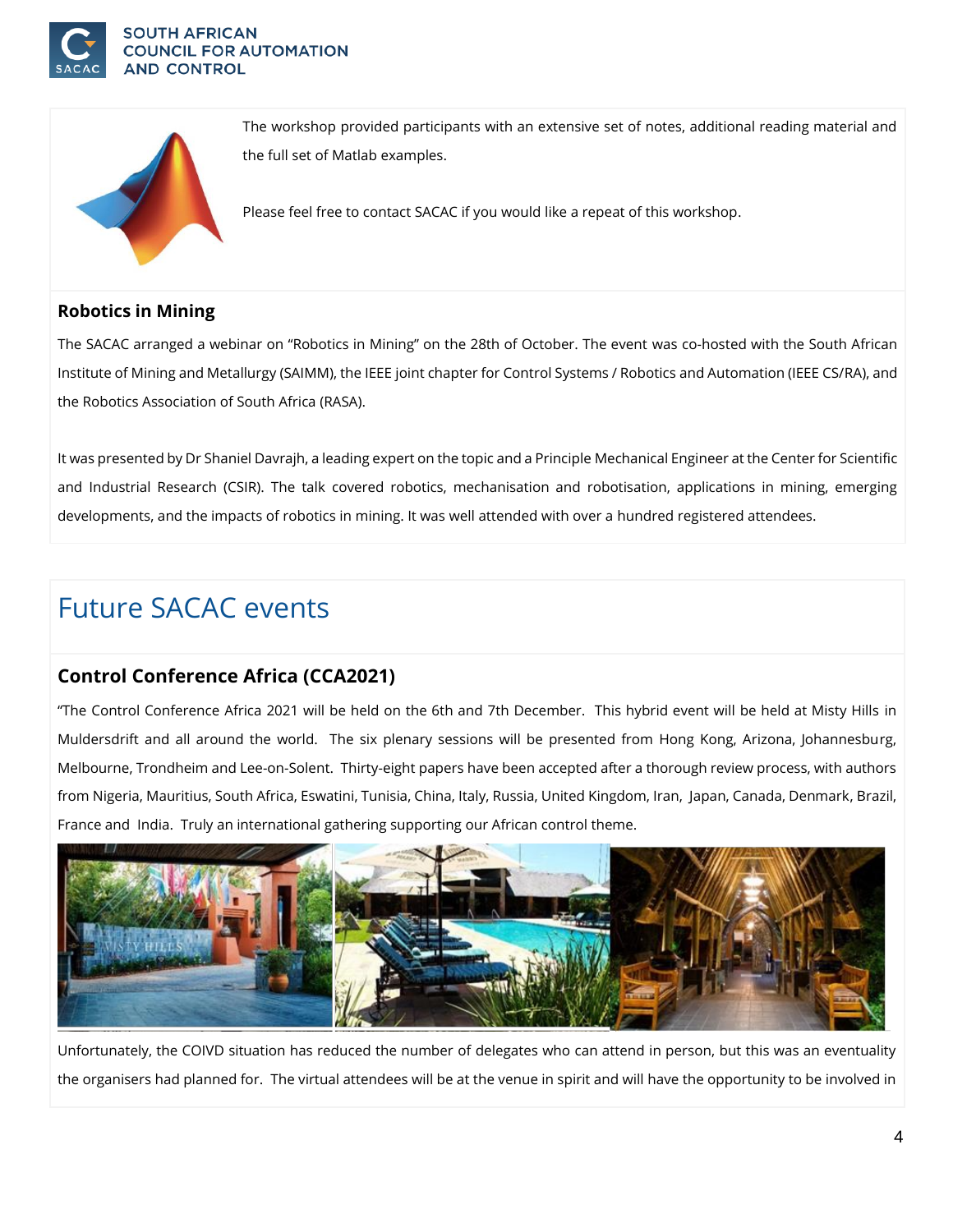

#### **SOUTH AFRICAN COUNCIL FOR AUTOMATION AND CONTROL**

all the sessions, and to answer questions on their paper during the sessions in which it is presented. For those attending in person, there will be a relaxed welcome reception, a sumptuous gala dinner and a brief closing ceremony. We would like to thank Anglo Platinum, Opti-num Solutions, The IFAC activity fund and the IFAC Foundation for their support of the event.



The conference will be preceded by a workshop showcasing industrial applications of machine learning in process monitoring and control, as well as providing hands-on experience in the application of basic ML techniques. Participants will be guided through examples illustrating fundamental concepts of ML, including the bias-variance trade-off, linear regression, classification, resampling techniques, regularization and feature extraction. Due to the kind sponsorship of Stellenbosch University, virtual registration for the workshop is free, and also very reasonable if you would like to attend in person."

For more information, please go t[o CCA2021](http://www.cca2021.org/) or contact [SACAC Secretariat.](mailto:secretariat@sacac.org.za) 

## **Machine Learning for Process Control**

As part of the upcoming Control Conference Africa, the South African Council for Automation and Control is pleased to be hosting a workshop showcasing industrial applications of machine learning in process monitoring and control as well as providing handson experience in the application of basic ML techniques. Participants will be guided through examples illustrating fundamental concepts of ML, including the bias-variance trade-off, linear regression, classification, resampling techniques, regularization and feature extraction.

The examples are designed to clearly illustrate ideas that are relevant to all ML applications, providing exposure and resources to enable participants to engage with the field more effectively. The workshop will culminate in participants applying what they have learnt to develop a soft sensor for a well-studied penicillin fermentation reactor. The workshop is aimed at newcomers to the field of ML, but some basic programming knowledge is required.

Please visit [www.cca2021.org](http://www.cca2021.org/) or emai[l info@cca2021.org](mailto:info@cca2021.org) for more info.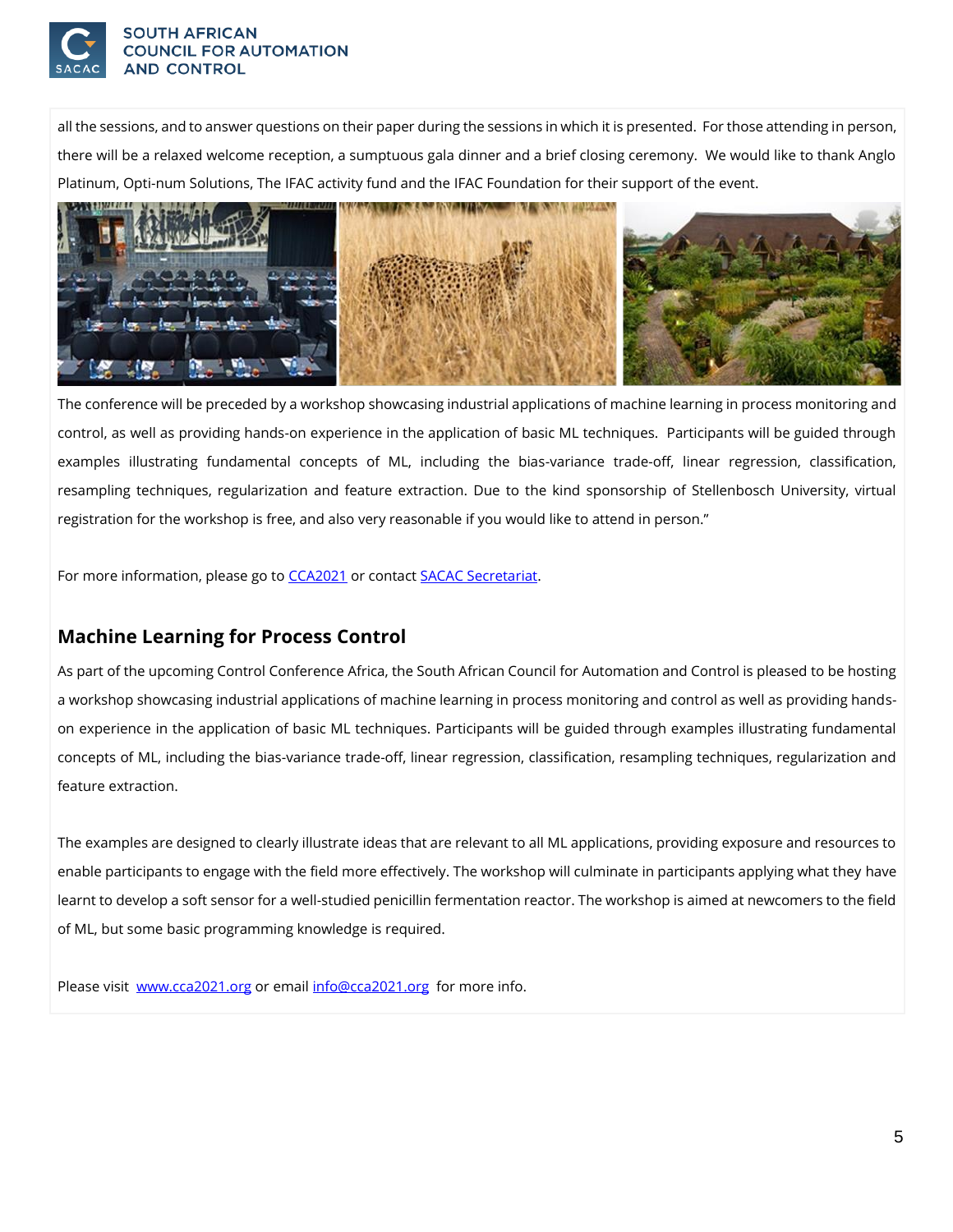

#### Sponsorships

#### **MMM2021 Sponsorship**

The conference landscape has changed significantly the past two years, with most conferences now moving either online or to a hybrid format. Amid these changes, we are pleased to say we were able to sponsor at least three of our members to attend the international MMM 2021 online conference. You can read more of their experiences below.

#### **Lukasz Ziolkowski**:



My experience attending the 6th IFAC workshop on Mining, Mineral and Metal Processing conference was overall a positive experience which I very much enjoyed. The conference organizers and hosts did an excellent job at ensuring the presentations ran smoothly and encouraging engagement during the presentations. I got the opportunity to attend and present at the conference with the generous support from SACAC, which I am grateful for. My presentation was about employing a model-free optimization method to improve grinding mill performance.

Although the conference was hosted virtually and we could not physically meet, I was happy to see quite a few familiar names in the virtual presentation rooms. I thought it was quite convenient to attend the conference by listening to the presentations from the comfort of my room. It was also exciting to see researchers from different parts of the world come together, share their work and engage with one another. I always appreciate the passion and enthusiasm that everyone has when it comes to learning and sharing their knowledge.

During the presentations, I was exposed to several areas unknown to me where process modelling and control is applied to optimize and efficiently control processes. This has further broadened my perspective on how vast the control field is in terms of applying control techniques. I personally enjoyed learning about how feedback control is applied to improve freeform bending processes by reducing the effects of springback. There were also two excellent plenaries presented by Prof. Jörg Benndorf and Prof. Lidia Auret, which I enjoyed listening to and found interesting as they were both relevant to mineral processing. Something that really opened up my mind was the topic of fault detection within processing plants and the ways in which it is addressed to minimize downtime. From a theoretical perspective, we tend to typically assume that processes will operate smoothly and primarily focus on improving performance. Although it is an entire topic on its own, it is something to keep in mind.

Once again, a big thank you to SACAC for their sponsorship and as well as to the conference organizers for hosting a platform to share and present ideas.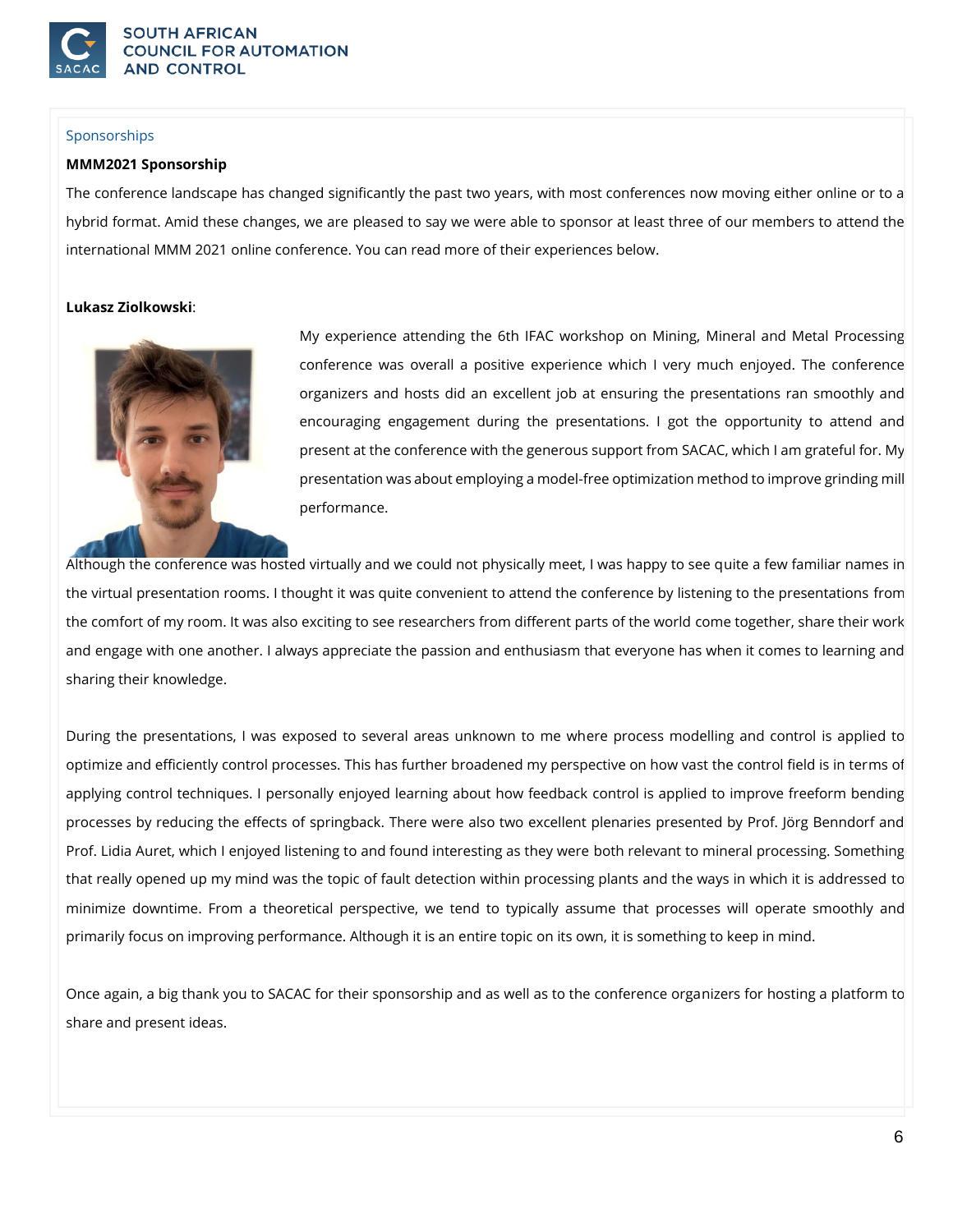

#### **SOUTH AFRICAN COUNCIL FOR AUTOMATION AND CONTROL**



#### **Therecia Mohlalakoma Ngwako:**

On the 2 September 2021 I had the honour to share two of my research contributions at the IFACMMM 2021 conference. One of my research contributions was on optimizing the performance of mining trolleys by using optimal control techniques where the key focus was on minimizing losses in the trolley system. The second research contribution using linearization techniques to linearize a highly nonlinear mining trolley system thereafter, linear control techniques are used to control the speed of trolley system and the intentional to is achieve optimal performance.

What I appreciated from the conference was the organizers' ability to change the conference from being a traditional conference to being a hybrid conference and eventually, a full online conference. This allowed for an inclusive environment especially for countries where the boarders were closed due to Covid-19. This also meant that some of us were able to participate by giving presentations and learning about the state-of-the-art technology in the mining sector.

I had two research presentations, presented in the same session which I was excited to share with other researchers on an international platform. At the same time, I was unsettled because while the online platforms have many advantages there are also uncertainties such as the network disconnecting during a presentation – I am thankful I did not experience that during my presentation!

A learning moment for me was when I came to realization that more females are still needed in the control and automation field. Just like any other STEM field, the assumption is that participants in the conference are male. I left the conference encouraged to be leader in the field and I left motivated to encourage other females to go into research and STEM fields. I was thoroughly enjoyed and learnt a lot from the session on model-predictive-control which is topic I would like to branch into in the future. I also learnt a lot from some of the presentations on mining haulage systems.

I would like to end by thanking SACAC for the generous sponsorship which allowed for me to register my papers to be presented at the conference. Without the sponsorship participating at the conference would have been a challenge.



#### **Kamohelo Sekila:**

For me the conference was interesting and at times intimidation. The idea of presenting a research project to a world class experts made me nervous and fulfilled at the same time. I felt the growth though.

With regards to some elements of the conference that I enjoyed the most, three presentations were quite interesting for me.

One involved the use of new technologies to improve the operations on mineral processing plants. This was the use of neural networks on estimating the particle size distribution of the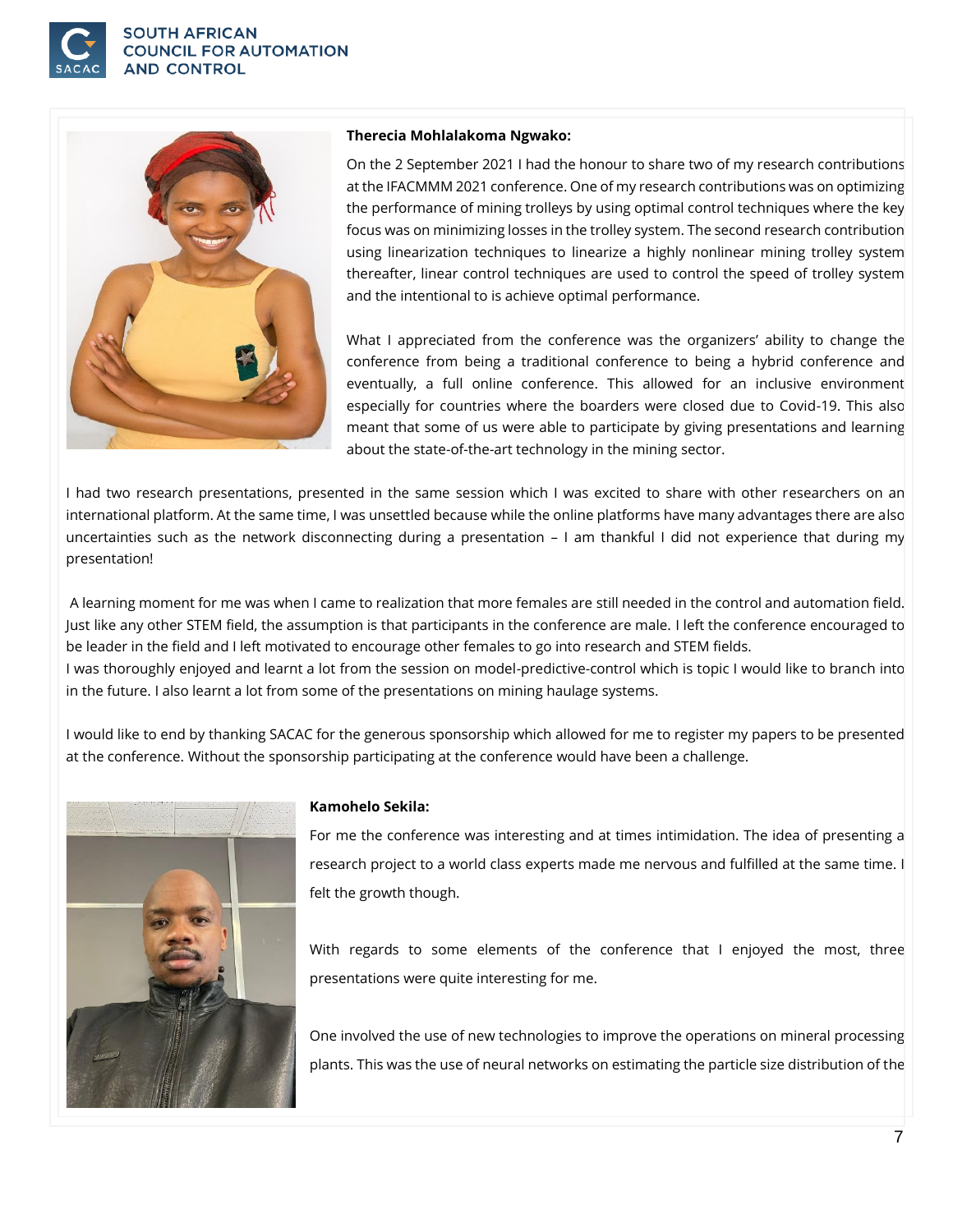

#### **SOUTH AFRICAN NCIL FOR AUTOMATION AND CONTROL**

hydrocyclone underflow. Although the application of neural networks on particle size distribution has been there for quite sometime now, it was interesting to see that there are some advancements that are made to improve mineral processing in this regard.

Furthermore, one other researcher talked about online condition monitoring of a hydraulic rock drill used typically in underground mining. He mentioned that it is difficult to put extra sensors around the rock drill equipment but proposed a method that can still help in monitoring the condition of the equipment even at minimal instruments. Though some of his content was tricky to grasp, I found the research quite interesting.

The last presentation involved the field of Fault Detection and Identification. In this case, a research using data science methods for anomaly detection for a hot steel plant was presented. This was interesting.

Also, how most researches were centred on application of Mathematics to mineral processing industry was quite amazing. Lastly, I was paying attention to how other people were painting their ideas. I learned a lot only from this. This information is useful for me in the future.

#### **MMM2022 Montreal**

The next MMM conference will be held in Montreal (Canada) from 15 to 18 August 2022. We are offering sponsorship to authors planning to attend the conference. If you are interested, please be sure to submit your paper to MMM2022 before 15 December and to visit our website for more information.

# IFAC News

### **2020-2023 IFAC Fellows and Major Awards: Calls Now Available**

Calls are now published on the IFAC website and in this issue of the IFAC Newsletter for the 2020-2023 IFAC Fellows and Major Awards (Nichols, Thoma, and Quazza Medals, and the High Impact Paper and Industrial Achievement.) Please note that the IFAC Fellows and Major Awards are awarded on a triennial (NOT yearly) basis.

IFAC is seeking nominations for 2020-2023 IFAC Fellows. The IFAC Fellow award provides a distinction of excellence in the Federation and is conferred on a small number of outstanding scientists or engineers by the IFAC Council, based on the proposal of the Fellow Selection Committee. With the appointment as an IFAC Fellow, IFAC honors outstanding contributions with a high impact in the fields of interest of IFAC in the role as a Scientist, Engineer, Technical Leader or Educator.